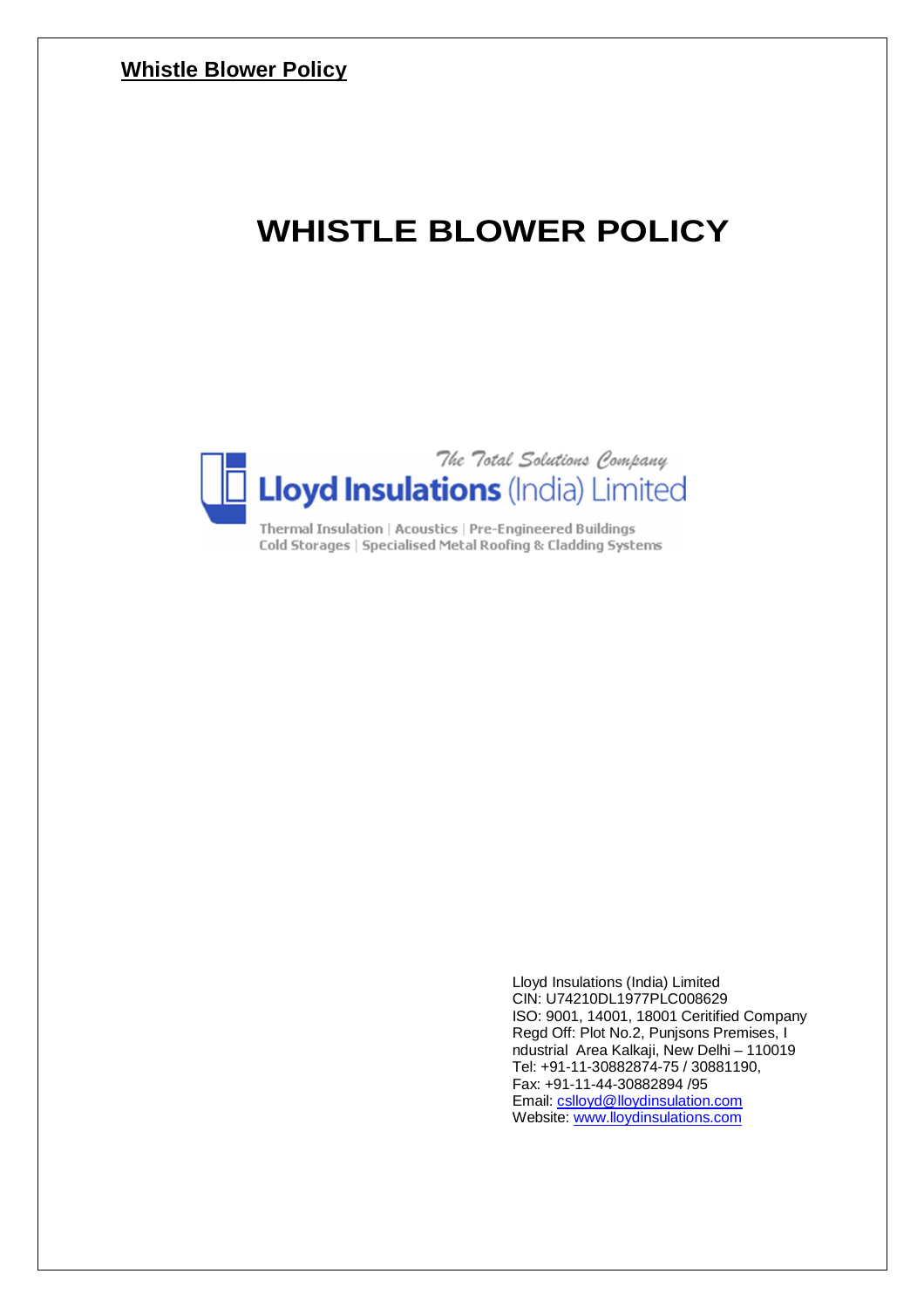# **I. PREAMBLE**

This policy is formulated to provide an opportunity to employees and an avenue to raise concerns and to access in good faith the Audit Committee, to the highest possible standards of ethical, moral and legal business conduct and its commitment to open communication, in case they observe unethical and improper practices or any other wrongful conduct in the Company, to provide necessary safeguards for protection of employees from reprisals or victimization and to prohibit managerial personnel from taking any adverse personnel action against those employees.

# **II. APPLICABILITY**

This policy applies to all permanent employees of the Company.

# **III. POLICY**

No adverse action shall be taken or recommended against an employee in retaliation to his/her disclosure in good faith of any unethical and improper practices or alleged wrongful conduct. This policy protects such employees from unfair termination and unfair prejudicial employment practices. However, this policy does not protect an employee from an adverse action which occurs independent of his/her disclosure of unethical and improper practice or alleged wrongful conduct, poor job performance, any other disciplinary action, etc. unrelated to a disclosure made pursuant to this policy.

# **IV. DEFINITIONS**

# **1. Adverse Personnel Action**

An employment-related act or decision or a failure to take appropriate action by managerial personnel which may effect the employee's employment, including but no limited to compensation, increment, promotion, job location, job profile, immunities, leaves and training or other privileges.

# **2. Alleged Wrongful Conduct**

Alleged Wrongful Conduct shall mean violation of law, infringement of Company's Code of Conduct or ethic policies, mismanagement, misappropriation of monies, actual or suspected fraud, substantial and specific danger to public health and safety or abuse of authority.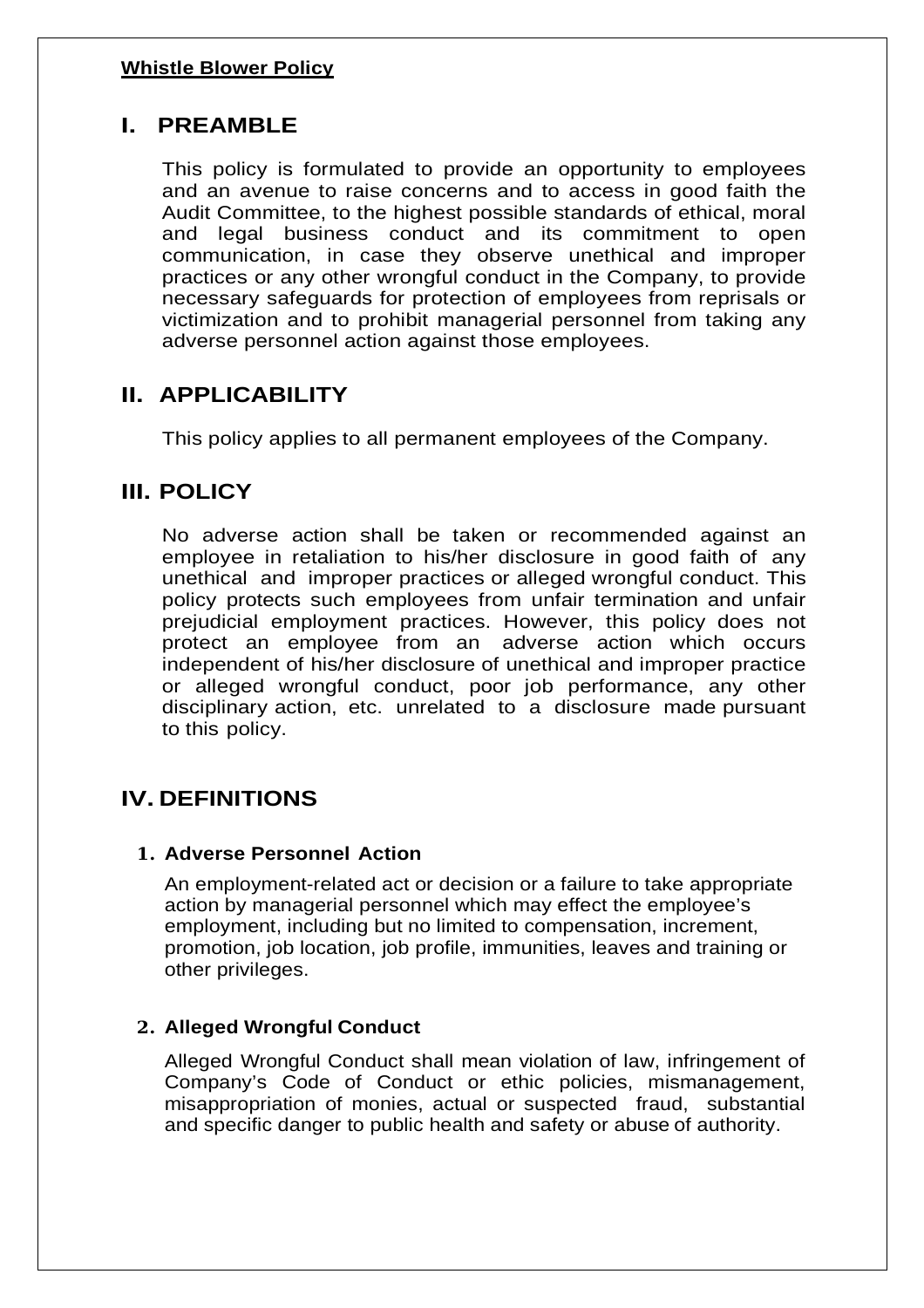# **3. Audit Committee**

Audit Committee shall mean a Committee of Board of Directors of the Company, constituted in accordance with provisions of Section 177 of Companies Act, 2013 read with SEBI (Listing Obligation and Disclosure Requirements) Regulation, 2015 entered into by the Company with Stock Exchanges.

# **4. Company**

Company means, "Lloyd Insulations (India) Limited.

# **5. Compliance Officer**

Compliance Officer means, "Company Secretary" of the Company.

# **6. Good Faith**

An employee shall be deemed to be communicating in 'good faith' if there is a reasonable basis for communication of unethical and improper practices or any other alleged wrongful conduct. Good Faith shall be deemed lacking when the employee does not have personal knowledge of a factual basis for the communication or where the employee knew or reasonably should have known that the communication about the unethical and improper practices or alleged wrongful conduct is malicious, false or frivolous.

# **7. Managerial Personnel**

Managerial Personnel shall include Managing Director, Joint Managing Director, Whole Time Directors, CFO and Company Secretary.

# **8. Policy or This Policy**

Policy or This Policy means, "Whistle Blower Policy."

# **9. Unethical and Improper Practices**

Unethical and improper practices shall mean –

- a) An act which does not conform to approved standard of social and professional behavior.
- b) An act which leads to unethical business practices.<br>c) Improper or unethical conduct
- Improper or unethical conduct.
- $\alpha$ ) Breach of etiquette or morally offensive behavior.<br>  $\beta$ ) May lead to incorrect financial reporting.
- $e$ ) May lead to incorrect financial reporting.<br> $f$ ) Are not in line with applicable company r
- f) Are not in line with applicable company policy.<br>  $\alpha$ ) Are unlawful etc.
- g) Are unlawful etc.

# **10. Company**

Company means, "Lloyd Insulations (India) Limited.

# **11. Compliance Officer**

Compliance officer means, "Company Secretary" of the company.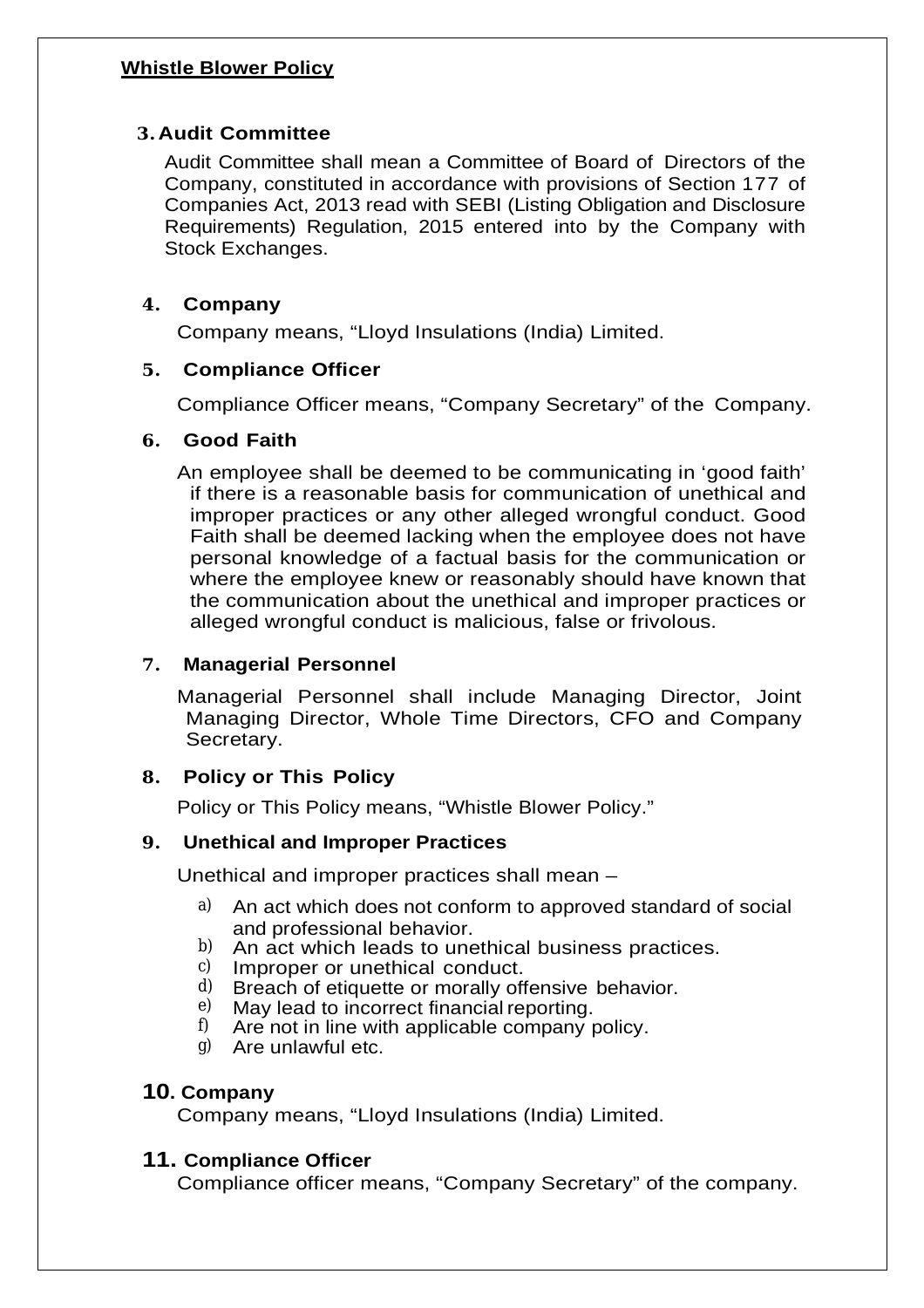# **12. Good Faith**

An employee shall be deemed to be communicating in 'good faith' if there is a reasonable basis for communication of unethical and improper practices or any other alleged wrongful conduct. Good Faith shall be deemed lacking when the employee does not have personal knowledge of a factual basis for the communication or where the employee knew or reasonably should have known that the communication about the unethical and improper practices or alleged wrongful conduct is malicious, false or frivolous.

# **a. Managerial Personnel**

Managerial Personnel shall include Managing Director, Joint Managing Director, Whole Time Directors, CFO and Company Secretary.

# **b. Policy or This Policy**

Policy or This Policy means, "Whistle Blower Policy."

#### **c. Unethical and Improper Practices**

Unethical and improper practices shall mean –

- i. An act which does not conform to approved standard of social and professional behavior.
- ii. An act which leads to unethical business practices.
- iii. Improper or unethical conduct.
- iv. Breach of etiquette or morally offensive behavior.
- v. May lead to incorrect financial reporting.
- vi. Are not in line with applicable company policy.
- vii. Are unlawful etc.

# **d. Whistle Blower / Complainant**

An employee of the Company need to disclose in good faith any unethical & improper practices or alleged wrongful conduct to the Head of Department or in case it involves Managerial Personnel to the Chairman and in exceptional cases to the Audit Committee in writing. The Whistle Blower's role is as a reporting party, he/she is not an investigator. Although the Whistle Blower is not expected to prove the truth of an allegation, he/she needs to demonstrate to the Audit Committee, that there are sufficient grounds for concern.

#### **13. INTERPRETATION**

Terms that have not been defined in this Policy shall have the same meaning assigned to them in the Companies Act, 2013 as amended from time to time.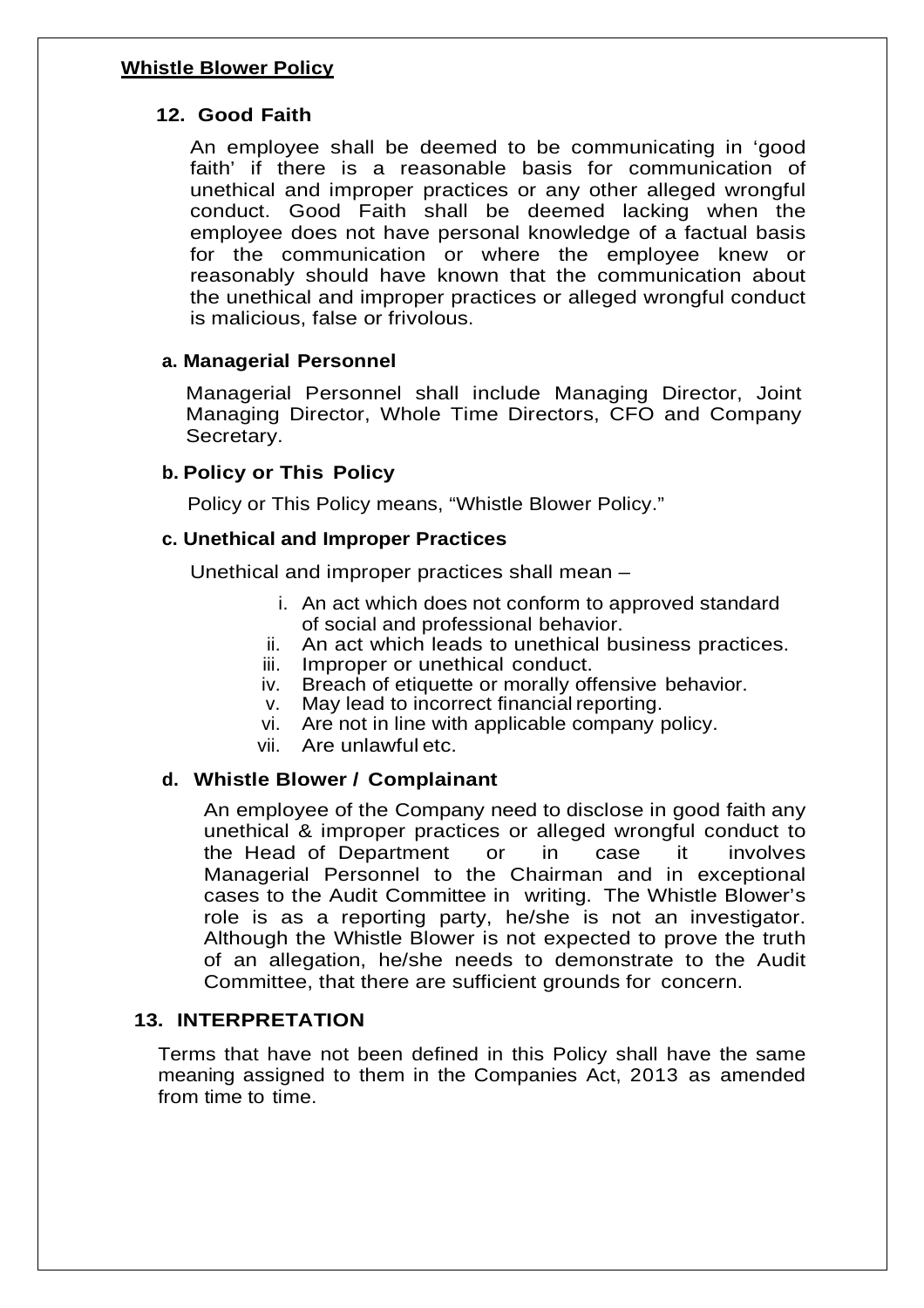# **14.GUIDELINES**

# **a. Internal Policy & Protection under Policy**

This Policy is an internal policy on disclosure by employees of any unethical and improper practices or wrongful conduct and access to the Head of Department or in case it involves Managerial Personnel access to the Chairman and in exceptional cases access to Audit Committee of Directors constituted by the Board. This Policy prohibits the Company to take any adverse action against its employees for disclosing in good faith any unethical & improper practices or alleged wrongful conduct to the Head of Department or to the Chairman or to the Audit Committee. Any employee against whom any adverse action has been taken due to his disclosure of information under this policy may approach the Audit Committee.

# **b. Safeguards**

# *Harassment or Victimization:*

Harassment or victimization of the complainant will not be tolerated and could constitute sufficient grounds for dismissal of the concerned employee.

# *Confidentiality:*

Confidentiality of whistle blower shall be maintained to the greatest extent possible. Every effort will be made to protect the whistle blower's identity, subject to legal constraints.

# *Anonymous Allegations:*

Complainants must put their names to allegations as follow-up questions and investigation may not be possible unless the source of the information is identified. Concerns expressed anonymously shall not be usually investigated but subject to the seriousness of the issue raised the Audit Committee can initiate an investigation independently.

# *Malicious Allegations:*

Malicious allegations by employees may result in disciplinary action.

# **c. False Allegation & Legitimate Employment Action**

An employee who knowingly makes false allegations of unethical & improper practices or alleged wrongful conduct to the Audit Committee shall be subject to disciplinary action, up to and including termination of employment, in accordance with Company rules, policies and procedures. Further, this policy may not be used as a defense by an employee against whom an adverse personnel action has been taken independent of any disclosure of information by him and for legitimate reasons or cause under Company rules and policies.

# **d. Disclosure**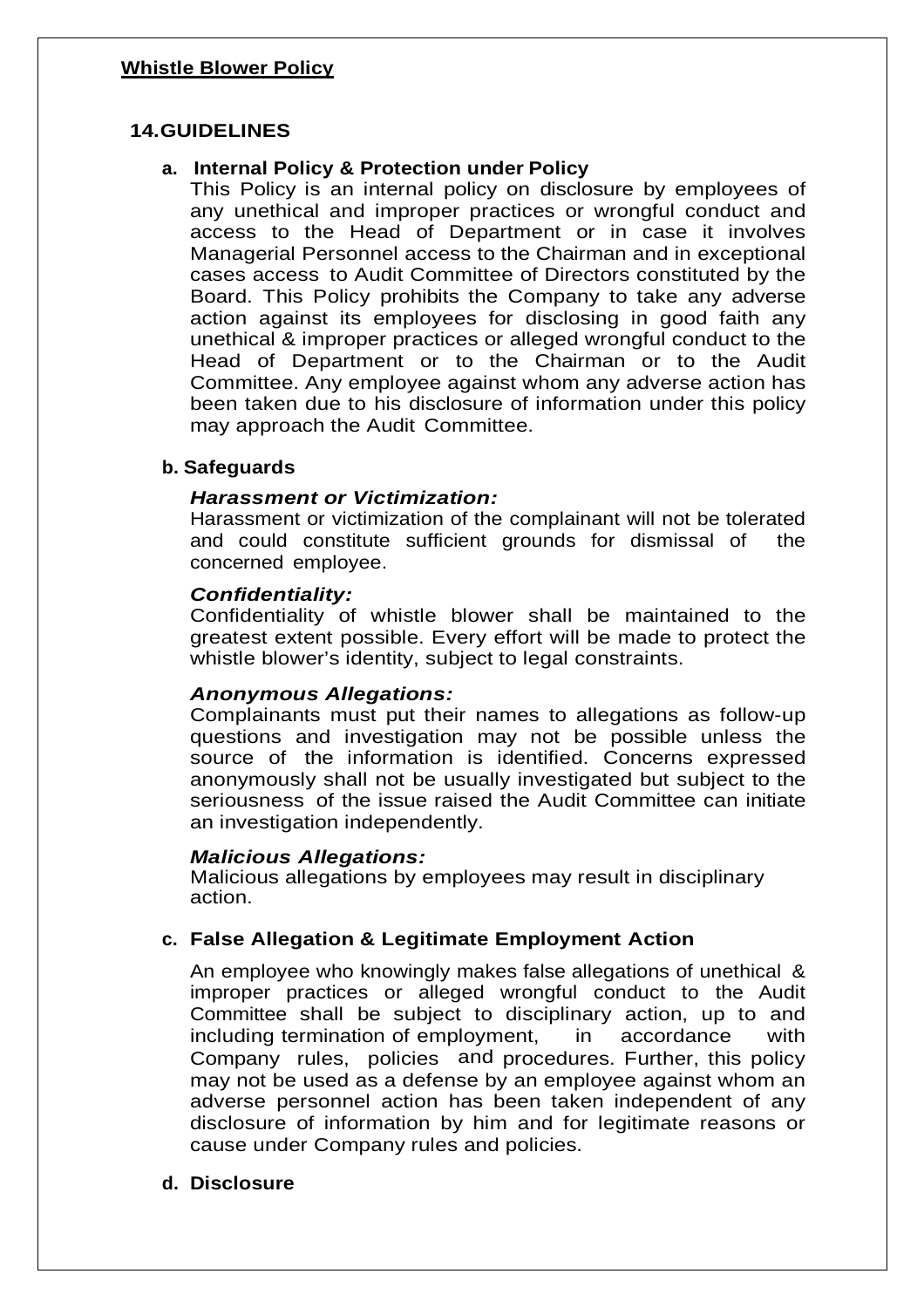An employee who observes or notices any unethical & improper practices or alleged wrongful conduct in the Company may report the same to the Head of Department along with the Company Secretary at cslloyd@lloydinsulation.com or in case it involves Managerial Personnel to the Chairman and in exceptional cases to Audit Committee of the Company.

# **e. Accountabilities – Employees**

- a. Bring to early attention of the company any improper practice they become aware of. Although they are not required to provide proof, they must have sufficient cause for concern.
- b. Avoid anonymity when raising a concern.
- c. Co-operate with investigating authorities, maintaining full confidentiality.
- d. The intent of the policy is to bring genuine and serious issues to the fore and it is not intended for petty complaints. Malicious allegations by employees may attract disciplinary action.
- e. A complainant has the right to protection from retaliation. But this does not extend to immunity for complicity in the matters that are the subject of the allegations and investigation.
- f. In exceptional cases, where the complainant is not satisfied with the outcome of the investigation carried out by the Ombudsperson, she/he can make a direct appeal to the Chairman of the Audit Committee.

# **f. Accountabilities – Head of Department/Chairman/MD/ Audit Committee**

- a. Conduct the enquiry in a fair, unbiased manner.<br>b. Finsure complete fact-finding
- b. Ensure complete fact-finding.<br>c. Maintain strict confidentiality
- c. Maintain strict confidentiality.<br>d. Decide on the outcome of the
- Decide on the outcome of the investigation, whether an improper practice has been committed and if so by whom.
- e. Recommend an appropriate course of action suggested disciplinary action, including dismissal, and preventive measures.
- f. Minute Committee deliberations and document the final report.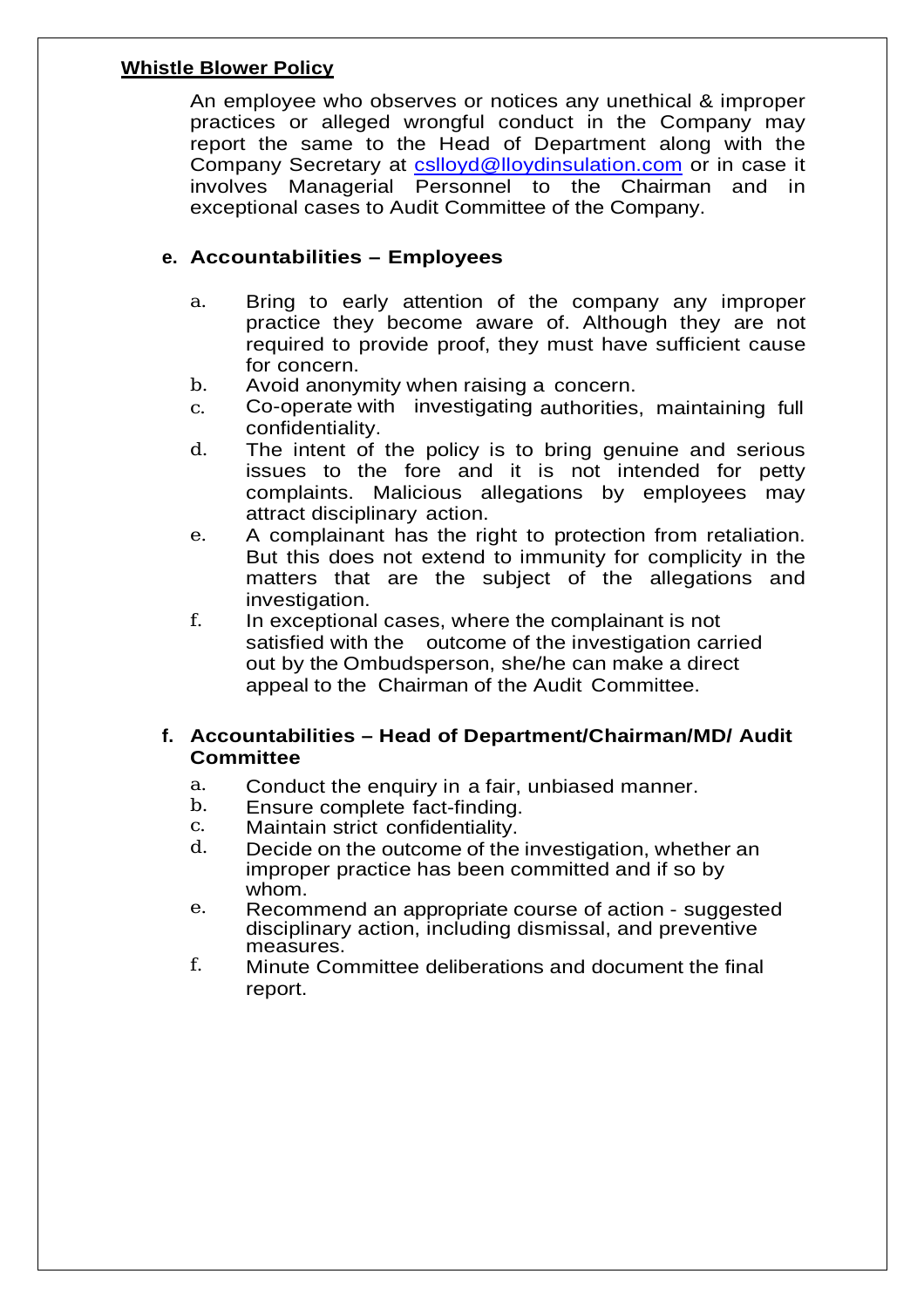# **15. Procedures**

The whistle blowing procedure is intended to be used for **serious and sensitive issues**. Serious concerns relating to financial reporting, unethical & improper practices or alleged wrongful conduct shall make a disclosure to the Head of Department or in case it involves Managerial Personnelto the Chairman and in exceptional cases to the Audit Committee as soon as possible but not later than 45 consecutive calendar days after becoming aware of the same. The Departmental Head shall immediately forward Whistle Blower Report to the Chairman of the Company. The Chairman may inquire in respect of the Whistle Blower Report and after preliminary inquiry, if required, shall report the same to the Audit **Committee** 

Audit Committee shall appropriately and expeditiously investigate all whistle blower reports received. In this regard, Audit Committee, if the circumstances so suggest, may appoint a senior executive or a committee of managerial personnel to investigate into the matter and prescribe the scope and time limit therefore.

Audit Committee shall have right to outline detailed procedure for an investigation. Where the Audit Committee has designated a senior executive or a committee of managerial personnel for investigation, they shall mandatorily adhere to scope and procedure outlined by Audit Committee for investigation.

The Audit Committee or officer or committee of managerial personnel, as the case may be, shall have right to call for any information/document and examination of any employee of the Company or other person(s), as they may deem appropriate for the purpose of conducting investigation under this policy.

A report shall be prepared after completion of investigation and the Audit Committee shall consider the same. After considering the report, the Audit Committee shall determine the cause of alleged Adverse action and may order for appropriate course of action, which may inter-alia, include:

- a) Order for an injunction to restrain continuous violation of this policy;
- b) Reinstatement of the employee to the same position or to an equivalent position;
- c) Order for compensation for lost wages, remuneration or any other benefits, etc.
- d) Disciplinary action, including dismissal, if applicable, as well as preventive measures for the future.

Subject to legal constraints, she/he will receive information about the outcome of any investigations. All discussions would be minuted and the final report prepared. The decision of Audit